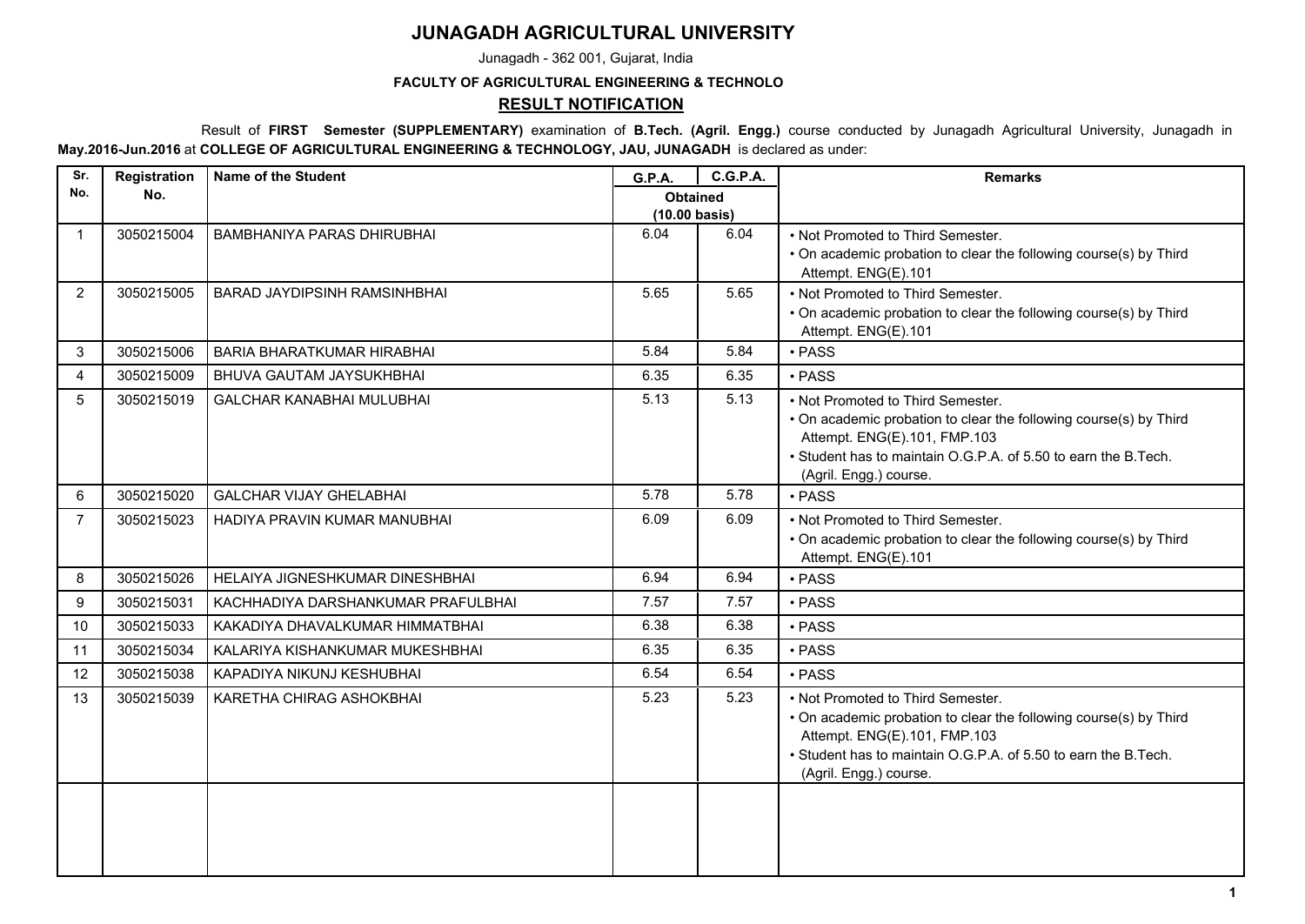| Sr. | Registration | <b>Name of the Student</b>      | <b>G.P.A.</b>                    | <b>C.G.P.A.</b> | <b>Remarks</b>                                                                                                                                                                                                                                                                                                                                                                                    |
|-----|--------------|---------------------------------|----------------------------------|-----------------|---------------------------------------------------------------------------------------------------------------------------------------------------------------------------------------------------------------------------------------------------------------------------------------------------------------------------------------------------------------------------------------------------|
| No. | No.          |                                 | <b>Obtained</b><br>(10.00 basis) |                 |                                                                                                                                                                                                                                                                                                                                                                                                   |
| 14  | 3050215040   | KATARA RAIYABHAI LAKHABHAI      | 4.74                             | 4.74            | • Not Promoted to Second Semester.<br>• On academic probation to clear the following course(s) by Third<br>Attempt. ENG(E).101, MATHS(E).101<br>• Student has to maintain O.G.P.A. of 5.50 to earn the B.Tech.<br>(Agril. Engg.) course.                                                                                                                                                          |
| 15  | 3050215041   | KATHIRIYA NIRAV SANJAYBHAI      | 6.65                             | 6.65            | • PASS                                                                                                                                                                                                                                                                                                                                                                                            |
| 16  | 3050215043   | KHAMBHALA SHAILESH PARBATBHAI   | 6.50                             | 6.50            | • PASS                                                                                                                                                                                                                                                                                                                                                                                            |
| 17  | 3050215045   | KODIYATAR BHARAT ARJANBHAI      | 2.36                             | 2.36            | • Not Promoted to Second Semester.<br>• On academic probation to clear the following course(s) by Third<br>Attempt. FMP.103, MATHS(E).101<br>• Student has to maintain O.G.P.A. of 5.50 to earn the B.Tech.<br>(Agril. Engg.) course.<br>. 'I' Grade on academic Probation to repeat the following courses<br>by Third trial as and when the same are offered. ENG(E).101,<br>CHEM(E).101, ES.101 |
| 18  | 3050215047   | KOTHADIYA UDAYKUMAR VALLABHBHAI | 7.07                             | 7.07            | • PASS                                                                                                                                                                                                                                                                                                                                                                                            |
| 19  | 3050215050   | LALKIYA HARDIK PRAVINBHAI       | 6.09                             | 6.09            | • PASS                                                                                                                                                                                                                                                                                                                                                                                            |
| 20  | 3050215052   | LORIYA JATINKUMAR NAVNEETBHAI   | 6.74                             | 6.74            | • PASS                                                                                                                                                                                                                                                                                                                                                                                            |
| 21  | 3050215054   | MAVANI PRADIPKUMAR HARASUKHBHAI | 6.13                             | 6.13            | • PASS                                                                                                                                                                                                                                                                                                                                                                                            |
| 22  | 3050215056   | NANDOLA KAUSHIKKUMAR VALJIBHAI  | 6.99                             | 6.99            | • PASS                                                                                                                                                                                                                                                                                                                                                                                            |
| 23  | 3050215057   | NASIT HARDIKKUMAR LAKHAMANBHAI  | 6.38                             | 6.38            | • PASS                                                                                                                                                                                                                                                                                                                                                                                            |
| 24  | 3050215060   | PADARIYA JAYKUMAR DHIRAJLAL     | 6.92                             | 6.92            | • PASS                                                                                                                                                                                                                                                                                                                                                                                            |
| 25  | 3050215064   | PATEL JAY PRAVINBHAI            | 6.92                             | 6.92            | • PASS                                                                                                                                                                                                                                                                                                                                                                                            |
| 26  | 3050215070   | RAMANI NIKUNJ BHAGVANBHAI       | 6.70                             | 6.70            | • PASS                                                                                                                                                                                                                                                                                                                                                                                            |
| 27  | 3050215078   | SOLANKI JUHI RAMESHBHAI         | 6.87                             | 6.87            | • PASS                                                                                                                                                                                                                                                                                                                                                                                            |
| 28  | 3050215079   | SONAGRA JAYESHKUMAR DHIRAJLAL   | 7.33                             | 7.33            | • PASS                                                                                                                                                                                                                                                                                                                                                                                            |
| 29  | 3050215081   | TANK SANDIP VRAJLAL             | 5.89                             | 5.89            | • PASS                                                                                                                                                                                                                                                                                                                                                                                            |
| 30  | 3050215083   | VAGHASIYA HARSH RAMESHBHAI      | 5.83                             | 5.83            | • PASS                                                                                                                                                                                                                                                                                                                                                                                            |
| 31  | 3050215084   | VAGHASIYA SANDIP VINODBHAI      | 6.30                             | 6.30            | • PASS                                                                                                                                                                                                                                                                                                                                                                                            |
| 32  | 3050215085   | VALA RAVIBHAI MALADEBHAI        | 7.37                             | 7.37            | • PASS                                                                                                                                                                                                                                                                                                                                                                                            |